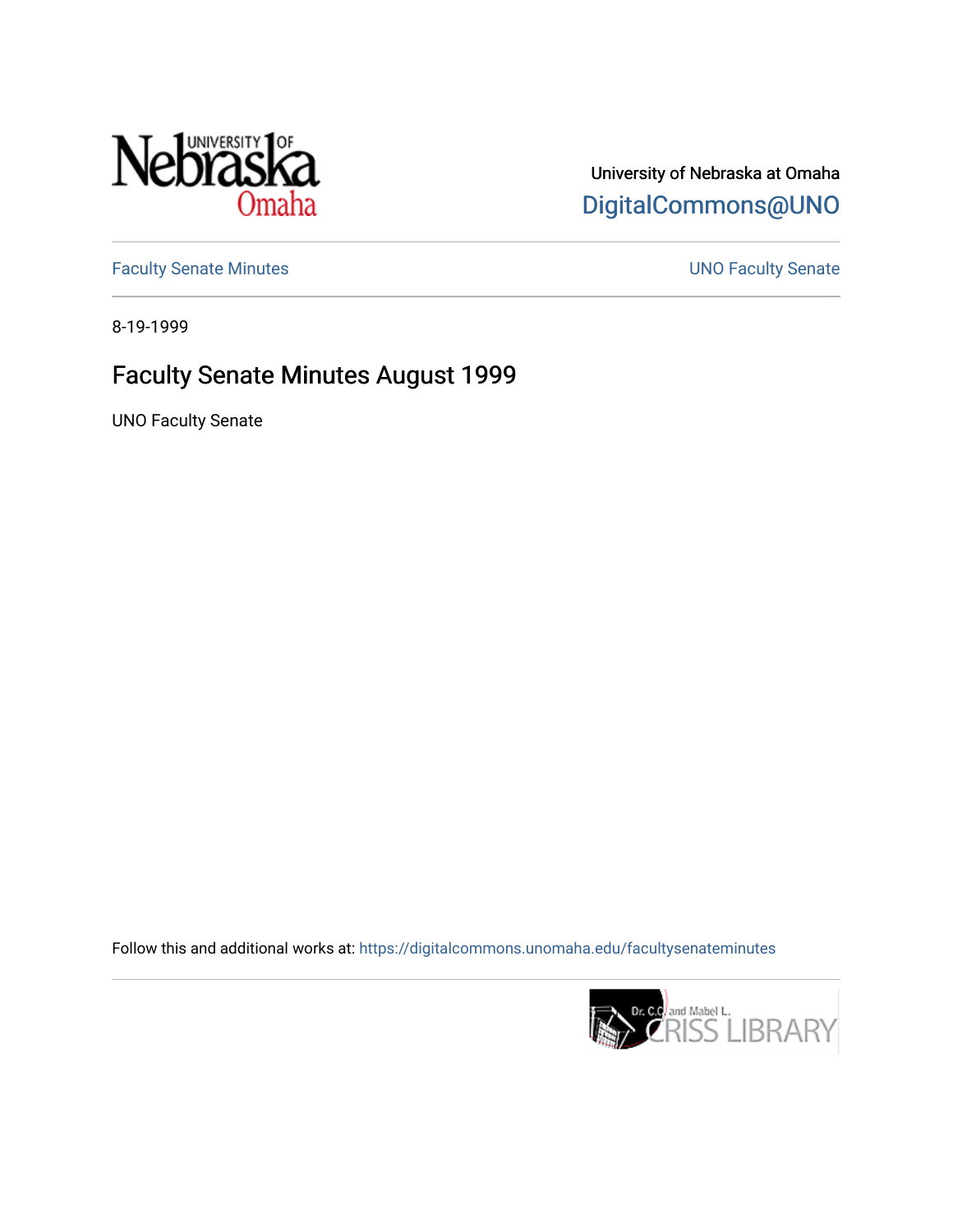## **UNO Faculty Senate Minutes The Faculty Senate of the University of Nebraska at Omaha met on Wednesday, August 18, 1999, from 12:15 to 1:45 p.m. at Platte River State Park. The president, Douglas Paterson, presided.**

Attendees: Allen, Aschenbrenner, Bacon, Bartle, Clute, Conyers, Coyne, Deffenbacher, DeLone, Diamond, Engelmann, Gessaman, Harland, Hendricks, Irvin,Kuhlman, Lehrer, Metal-Corbin, Mitchell, Nazem, Parnell-Smith, Paterson, Rajaram, Shaw, Smith,Sobel, Suzuki, Thompson Excused: Ali, Baum, Chung, Craiger, Foster, Rech Unexcused: Landis, Lewis, Shroder, Tuan

Guests: Chancellor Nancy Belck and Vice Chancellor Derek Hodgson, budget reallocations and strategic plan; Gary Carrico and Neil Morgensen, facilities planning; Deborah Smith-Howell, strategic planning faculty representative; James Buck, Mary Mudd; Brenda Lewis, CDC support person

Presentation and Approval of Summer Action:

Senate Constitution, Article IV. Organization of the Senate, paragraph 7: "The senate shall hold at least one regular meeting at a stated time each month during the academic year. In the months of June and July, the Executive Committee and Cabinet (the chairs of the standing committees) shall meet in lieu of the senate and will attend to any matters of faculty interest and responsibility. All decisions taken by the Executive Committee and Cabinet under this grant of authority must be presented to the senate at its next regular meeting and a motion of approval voted upon." As approved by the Board of Regents of the University of Nebraska on May 16, 1998.

Presentation and Approval of Minutes: Senator Paterson asked for approval of May 12, 1999, minutes (agenda attachments 1-22).

The minutes were approved as submitted.

Presentation and Approval of Minutes: Senator Paterson asked for approval of the June 2, 1999, minutes (agenda attachments 23-27).

The minutes were approved as submitted.

Presentation and Approval of Minutes: Senator Paterson asked for approval of the July 7, 1999, minutes (agenda attachments 28-38).

The minutes were approved as submitted.

Officers Reports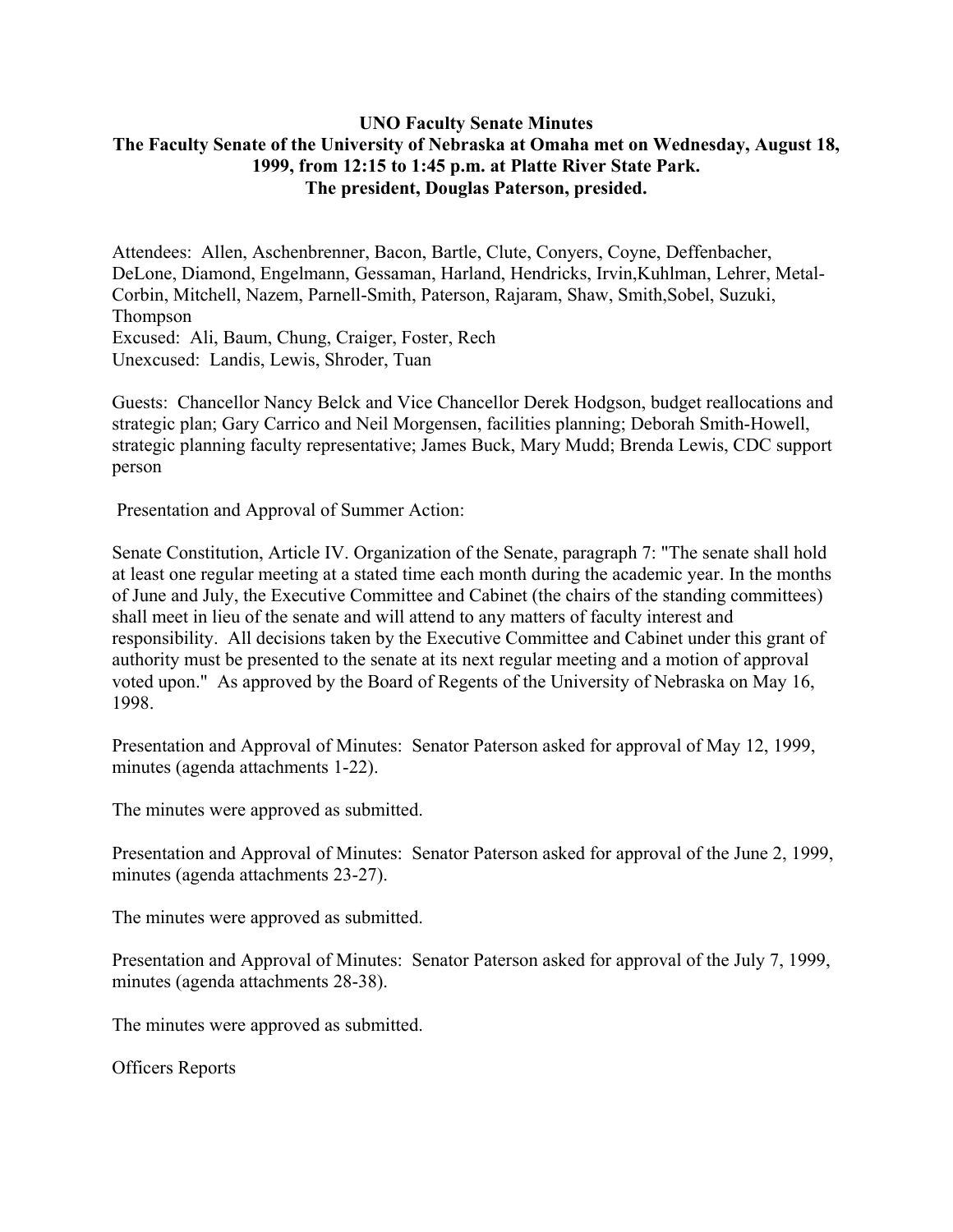President's Report: Senator Douglas Paterson reported on the following:

Board of Regents Meeting: July 17, 1999

The university presented its strategic plan which was approved despite Regent Miller's objections that the business community was not sufficiently supported. The facilities plan was also presented, warmly received and approved.

Senator Paterson had a private conversation with President Smith during which the population demographics were discussed; fourteen of which are increasing, the remainder decreasing. The impact of this action on the university system is serious. The rural collapse lays out some great dangers for the future.

Executive Committee and Administration Meeting: July 21, 1999

There was both discussion and celebration of the success of the presentations made at the board of regents meeting. The outreach committees, formed to create a bridge between UNOmaha and the community, were also discussed.

President's Vision: Senator Paterson stated so much of theater is the telling of our stories. He added that our students, UNO students, live as enjoyable and as devastating of lives as we the faculty do. He then shared something of himself for all to better know him and his leadership goals: he is a childhood in the 60's; was active in the Goldwater campaign; was a fervent opposer to the Vietnam war noting he viewed his importance was to speak truth to power. He started a rural theater in the 70's in many small South Dakota communities helping them to tell their stories. After moving to Omaha, he started diner theater in Benson which remains operational. He saw a conference in 1981 called interactive theater of the oppressed which deeply influenced him. He shared the key principal he lives by is to generate dialogue, even getting to a monolog occasionally, in an attempt to bring together the community. He strongly supports having the courage to be happy. He believe deeply in justice, whatever you perceive it to be, particularly economic justice. He is concerned about the monolog of corporate power as feels the disproportionate distribution of equity amongst the population is concerning. He would like to see a democratic economy and is very concerned that we're moving from public education to public assisted education. Senator Paterson concluded by sharing his genuine hope that education can a means for a common dialogue. He concluded by stating his door is always open to dialogue on any issue and encouraged interaction.

Faculty/Staff Picnic: See addendum.

The annual faculty/staff picnic is scheduled for Friday, August 20th, from 11:00 a.m. to 1:30 p.m. with a brief presentation by Chancellor Belck at 12:30 p.m. The Staff Advisory Council (SAC) will present their annual SAC Staff Recognition award. The menu consists of a taco bar, soft drinks, and ice cream. SAC and the faculty senate will each contribute \$150.00 each toward the activity. The senate has been asked to provided two to four faculty members to help serve at the luncheon. Volunteers were Franklin Thompson, Peter Suzuki, Carol Mitchell and John Bartle.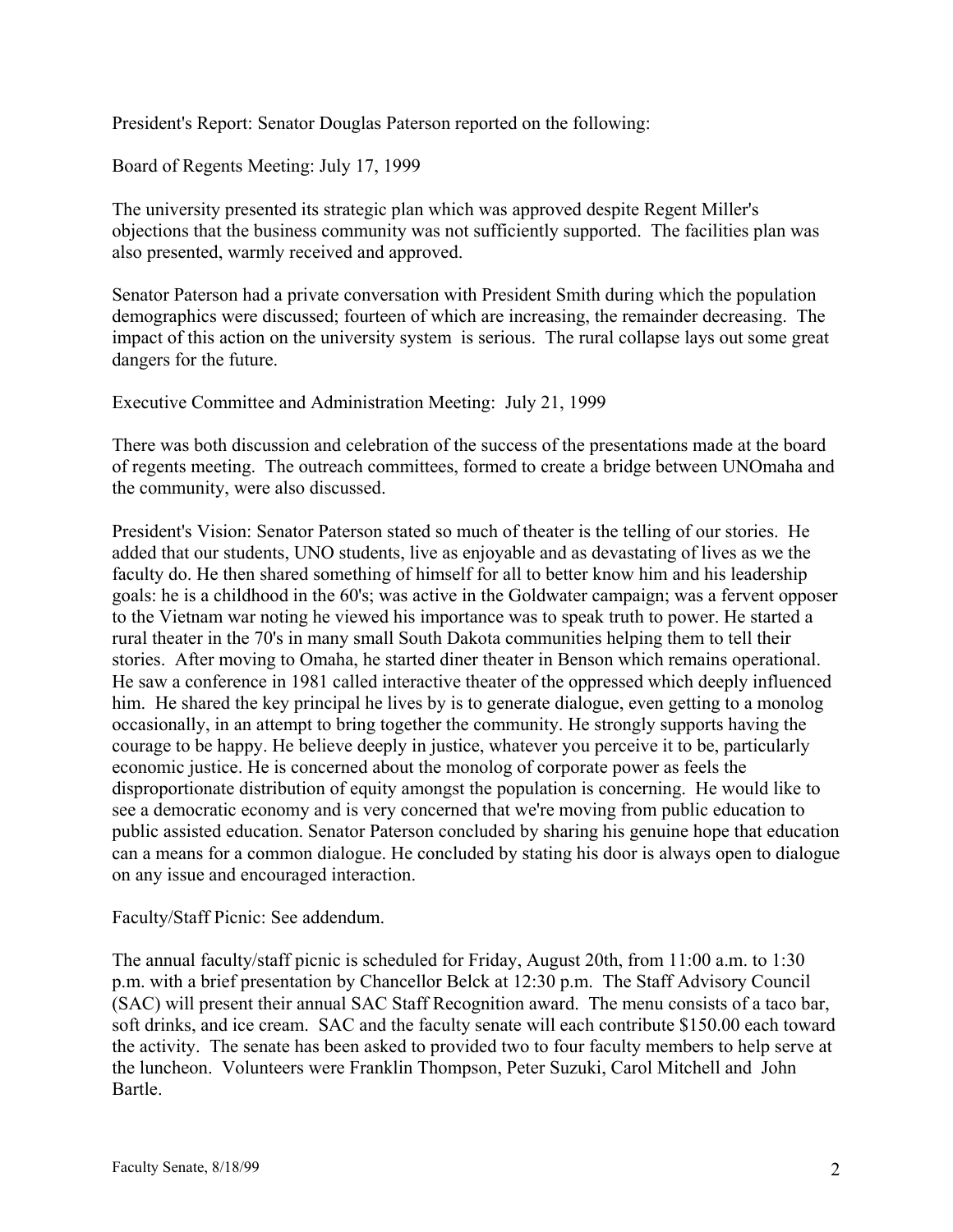1999-2000 Faculty Senate Information Packet:

Senator Paterson encouraged everyone to take an information packet which includes the senateat- a-glance chart, a membership roster, website information, the constitution and bylaws.

Recent Activities: Senator Paterson attended the memorial held in honor of Regent Kermit Hansen, several retirement sessions and the Pathways to Harmony workshop. He noted the workshop was very useful and encouraged all to see their way clear to attending one further stressing the importance of faculty representation.

NU Faculty Senate Presidents To Meet Monthly:

A new procedure has been established for the four NU faculty senate presidents to meet monthly apart from their regular meetings with President Smith. A lot of give and take monologs are planned for the future.

Past-President's Report: Senator Shelton Hendricks reported on the following:

1998-99 Annual Report to the Chancellor agenda attachments 39-43): Senator Hendricks reported he intends to complete the discriminator policy which is still in progress. He also encouraged looking at the process for evaluating administrators prior to the next review. Senator Hendricks noted the post tenure review issue was finally laid to rest in 1999, however, the strategic planning continues as it will for many years to come.

Secretary-Treasurer's Report: Senator William Clute in lieu of Senator Hesham Ali

Budget Reports:

On behalf of the Executive Committee, Senator Clute presented the May 31, 1999 (agenda attachment 44).

On behalf of the Executive Committee, Senator Clute presented the June 29, 1999 (agenda attachment 45).

Vice President's Report: Senator Paterson in lieu of Senator Janice Rech.

Monthly Report: Senator Paterson noted there was no report.

Procedural Questions: Senator Smith inquired about the various meeting dates and the process for passing resolutions. Discussion followed during which Senator Paterson also clarified the difference between the standard full senate procedures and the authority given to the Executive Committee and Cabinet to act on behalf of the full senate during the summer only. The later of the two was implemented for the first time in June, 1999.

Executive Committee Report: Senator William Clute in lieu of Senator Janice Rech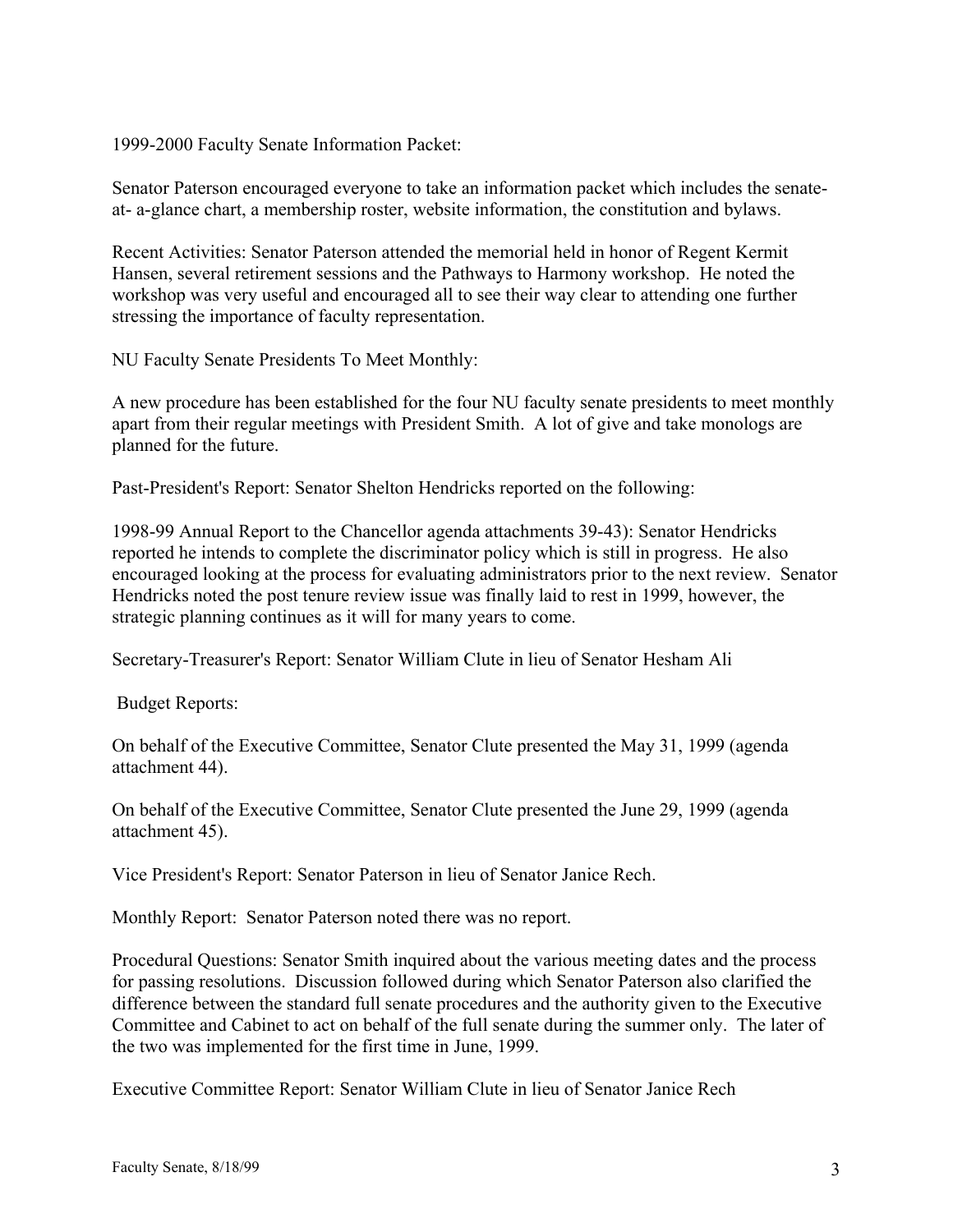Resolutions:

On behalf of the Executive Committee, Senator Clute moved the following:

Resolution 2401, 08/18/99: On Behalf of the Assembly

WHEREAS, the passing of former NU Regent Kermit Hansen marks the conclusion off a sterling career in public service, and

WHEREAS, in his activities as regent, Kermit Hansen always had the good of the University at heart, and

WHEREAS, Regent Hansen attended NU classes regularly to learn about the specific issues of teaching and learning, and

WHEREAS, Kermit Hansen was thereby an exemplary regent; and

WHEREAS, Regent Hansen was an extraordinary individual and caring family man in his own right; therefore,

BE IT RESOLVED, that on behalf of the entire UNO faculty body, the Faculty Senate of the University of Nebraska at Omaha expresses its sympathy to the Hansen family and honors Regent Hansen's many achievements as one of Nebraska's most accomplished servants to public education.

The motion passed.

On behalf of the Executive Committee, Senator Clute moved the following:

Resolution 2402, 08/18/99: On Behalf of the Assembly

BE IT RESOLVED, that the Faculty Senate of the University of Nebraska at Omaha rescinds the passage of Resolution 2379 on May 12, 1999. and replaces it with Resolution 2403.

For Your Action: Resolution 2379, 05/12/99: Committee on Faculty Personnel and Welfare

BE IT RESOLVED, that the Committee on Faculty Personnel and Welfare moves the approval, with no changes, of the "Issue Resolution and Complaint Procedures for Prohibited Discrimination University of Nebraska at Omaha" document previously submitted at the March 10, 1999, senate meeting.

On behalf of the assembly, Senator Clute moved to amend resolution 2402 by removing the words, ", and replaces it with Resolution 2403." Senator Paterson then explained the reasoning behind rescinding resolution 2379 and the concerns surrounding the current draft of the prohibited discrimination document. He further noted good faith negotiations are going on at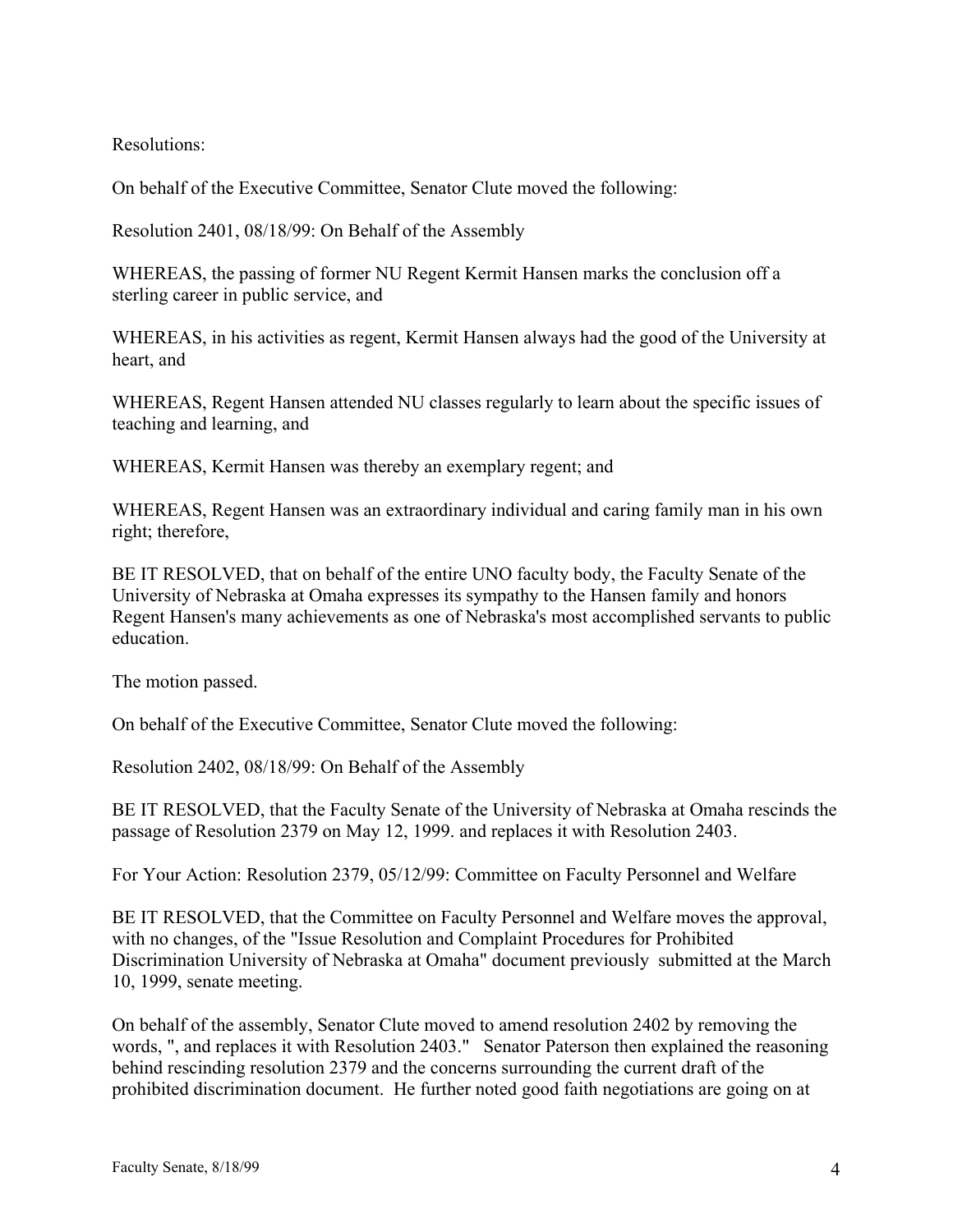this time with the intent that the final draft is presented to the Office of Civil Rights in Kansas City for review followed by presentation of the final document at the September board of regents meeting.

Senator Clute repeated his motion to amend the resolution as stated.

Discussion continued.

The motion was passed.

On behalf of the Executive Committee, Senator Clute withdrew the following resolution and deferred to Senator Paterson who explain that both UNO's Chapter of AAUP and administration are still in the process of reviewing/amending it. Senator Paterson stated he contacted Professor Janet West, AAUP representative, and asked for written verification that, because of continuing negotiations between administration and the AAUP, the prohibited discrimination document is not ready for presentation to the board of regents as earlier planned.

WITHDRAWN: Resolution XXXX, 08/18/99: On Behalf of the Assembly. See addendum.

BE IT RESOLVED, that the Faculty Senate of the University of Nebraska at Omaha moves the approval of the "Issue Resolution and Complaint Procedures for Prohibited Discrimination -- University of Nebraska at Omaha" reviewed and amended by the senate's Executive Committee and Cabinet, members of the UNO Chapter of AAUP, and select members of administration during the months of July and August, 1999.

NU Budget Reallocations and Reduction Procedures: See addendum.

UNO Budget Reallocations and Reduction Procedures: The UNO reallocation procedures are not yet available. Senator Paterson remanding the issue to the Committee on Goals and Directions for review since they're already charged with staying on top of this issue.

UNL Budget Reallocations and Reduction Procedures: Senator Paterson reported he is in possession of the "Procedures to be Invoked for Significant Budget Reallocations and Reductions -- University of Nebraska-Lincoln" and encouraged anyone interested in reviewing it to contact him.

UNK Budget Reallocations and Reduction Procedures: See addendum. Senator Paterson stated he is in possession of UNK's negotiated contract regarding procedures for the reduction in force and encouraged anyone interested in reviewing it to contact him.

Presentation and Approval of Summer Action:

Senate Constitution, Article IV. Organization of the Senate, paragraph 7: "The senate shall hold at least one regular meeting at a stated time each month during the academic year. In the months of June and July, the Executive Committee and Cabinet (the chairs of the standing committees) shall meet in lieu of the senate and will attend to any matters of faculty interest and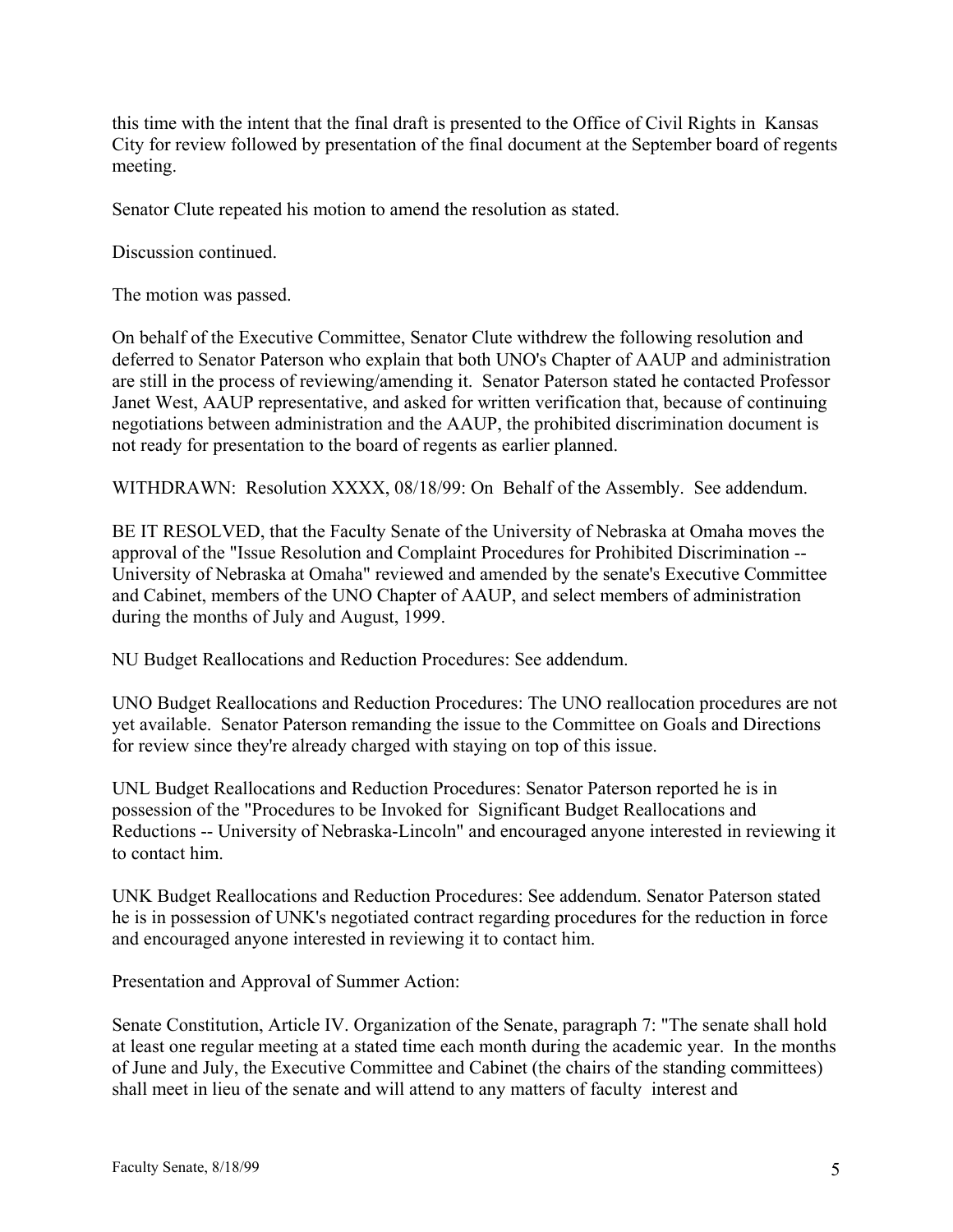responsibility. All decisions taken by the Executive Committee and Cabinet under this grant of authority must be presented to the senate at its next regular meeting and a motion of approval voted upon." As approved by the Board of Regents of the University of Nebraska on May 16, 1998.

The following resolutions were passed by the Faculty Senate of the University of Nebraska at Omaha on Wednesday, June 2, 1999:

On behalf of the Executive Committee, Senator Clute presented and moved for approval the following:

Approval of Resolution 2395, 06/02/99: Committee on Rules

BE IT RESOLVED, that the following name go forward as the senate Committee on Academic and Curricular Affairs representative for a one-year appointment from July 1, 1999 through June 30, 2000, on the Academic Planning Council to replace outgoing member John Newton:

John Bartle, Committee on Academic and Curricular Affairs

The motion was approved.

On behalf of the Executive Committee, Senator Clute presented and moved approval of Resolution 2396 which was instead rescinded by action of Resolution 2403:

Resolution 2403, 08/18/99: On behalf of the Assembly

BE IT RESOLVED, by vote of the full senate on August 18, 1999, Resolution 2396 previously approved by the Executive Committee and Cabinet was officially rescinded:

Rescinded: Resolution 2396, 06/02/99: On Behalf of the Assembly

WHEREAS, the Ak-Sar-Ben facility provided an inadequate setting for the Spring, 1999, graduation; therefore,

BE IT RESOLVED, that the Executive Committee and Cabinet of the Faculty Senate of the University of Nebraska at Omaha brings their concerns to the attention of administration.

Discussion: Senator Smith stated that, in his opinion, concerns regarding the passage of resolution 2396 and moved to rescind it. The inadequacies of the both the Aksarben and Civic Auditorium locations were discussed in depth. Senator Smith further stated the resolution addresses an issue administration is equally concerned with and expressed his desire for senate resolutions to deal with more important issues.

Vote: Senator Diamond called for the question. Senator Smith seconded the call. Senator Smith rescinded his second. A vote of hands was taken. The motion to approve the resolution failed; 8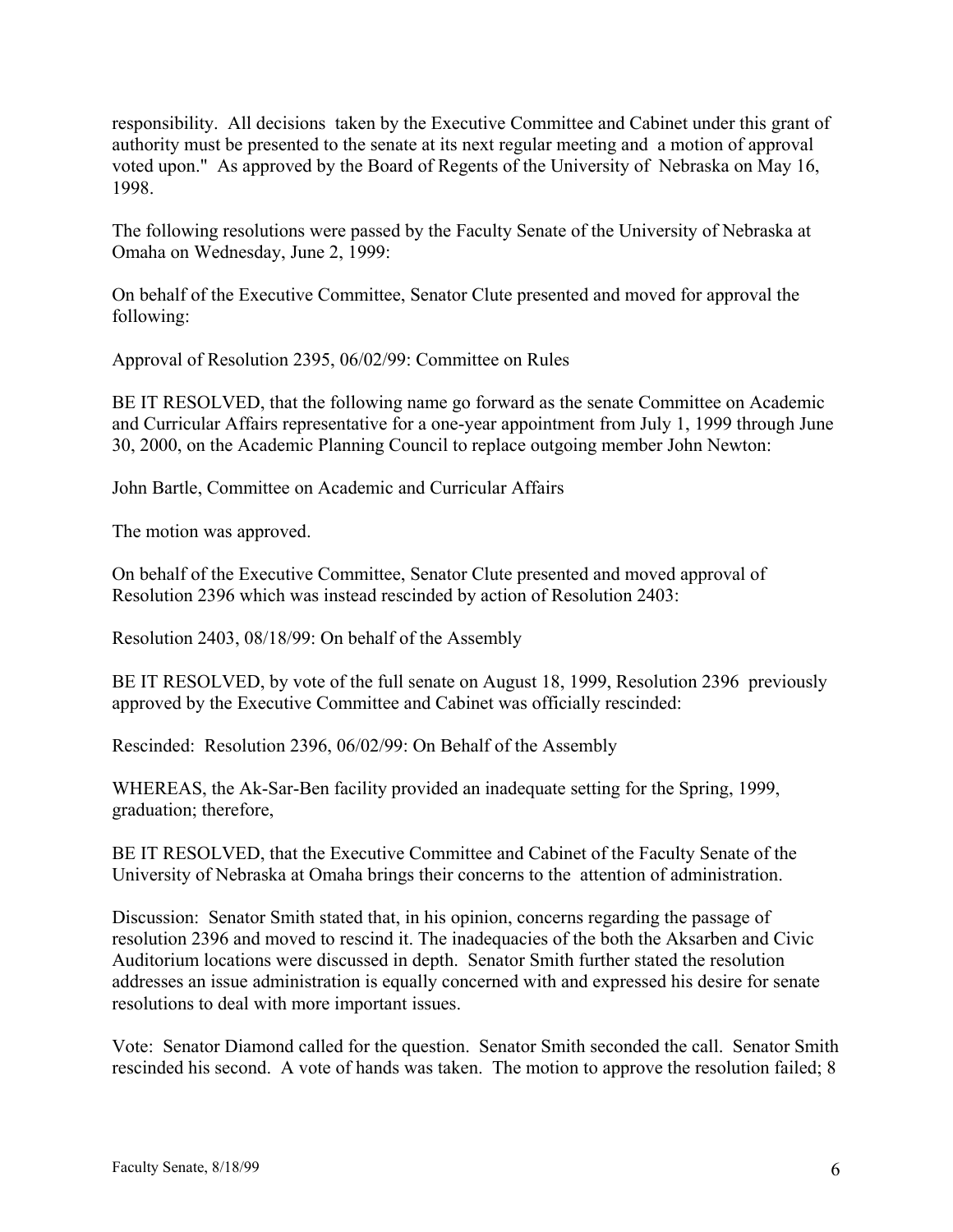yea, 18 nay. All agreed Senator Paterson should address the issue with administration informally. Administration will be notified resolution 2396 was rescinded.

On behalf of the Executive Committee, Senator Clute presented and moved approval of Resolution 2396 which was instead amended by action of Resolution 2404:

Resolution 2404, 08/18/99: On behalf of the Assembly

IT RESOLVED, by vote of the full senate on August 18, 1999, Resolution 2397 previously approved by the Executive Committee and Cabinet was officially amended as follows:

Amended: Resolution 2397, 06/02/99: On Behalf of the Assembly

WHEREAS, the addition of residence halls has transformed the physical structures of campus, and

WHEREAS, this change creates the opportunity to honor university friends, alumni and former faculty and staff; therefore,

BE IT RESOLVED, that the Faculty Senate of the University of Nebraska at Omaha inquire of administration about the possibility of naming the residence halls and the procedure for doing so.

BE IT RESOLVED, that the senate urges administration to consider naming the residence hall buildings, and

BE IT FURTHER RESOLVED, that the senate expects to be included in the naming process.

Discussion: Senator Smith voiced concern about the passage of resolution 2397. Senator Bartle explained the logic behind the resolutions since he originated it. Discussion followed. Senator Deffenbacher suggested the resolution be amended to include notifying the senate prior to the actual naming of residence halls. Senator Paterson charged Senator Gessaman with amending the resolution.

Motions: Senator Smith moved the issue be discussed informally with administration rather than putting forth a resolution and further moved the motion be tabled. The motion was seconded. Senator Aschenbrenner clarified discussion is not allowed with this type of motion. A vote was taken and the motion to table the resolution failed. Discussion continued. Senator Sobel moved the resolution be amended to be more forceful and suggested Senator Gessaman follow through on the charge to amend. Senator Allen moved to amend the resolution by replacing the last "BE IT RESOLVED," with the following:

BE IT RESOLVED, that the senate urges administration to consider naming the residence hall buildings, and

BE IT FURTHER RESOLVED, that the senate expects to be included in the naming process.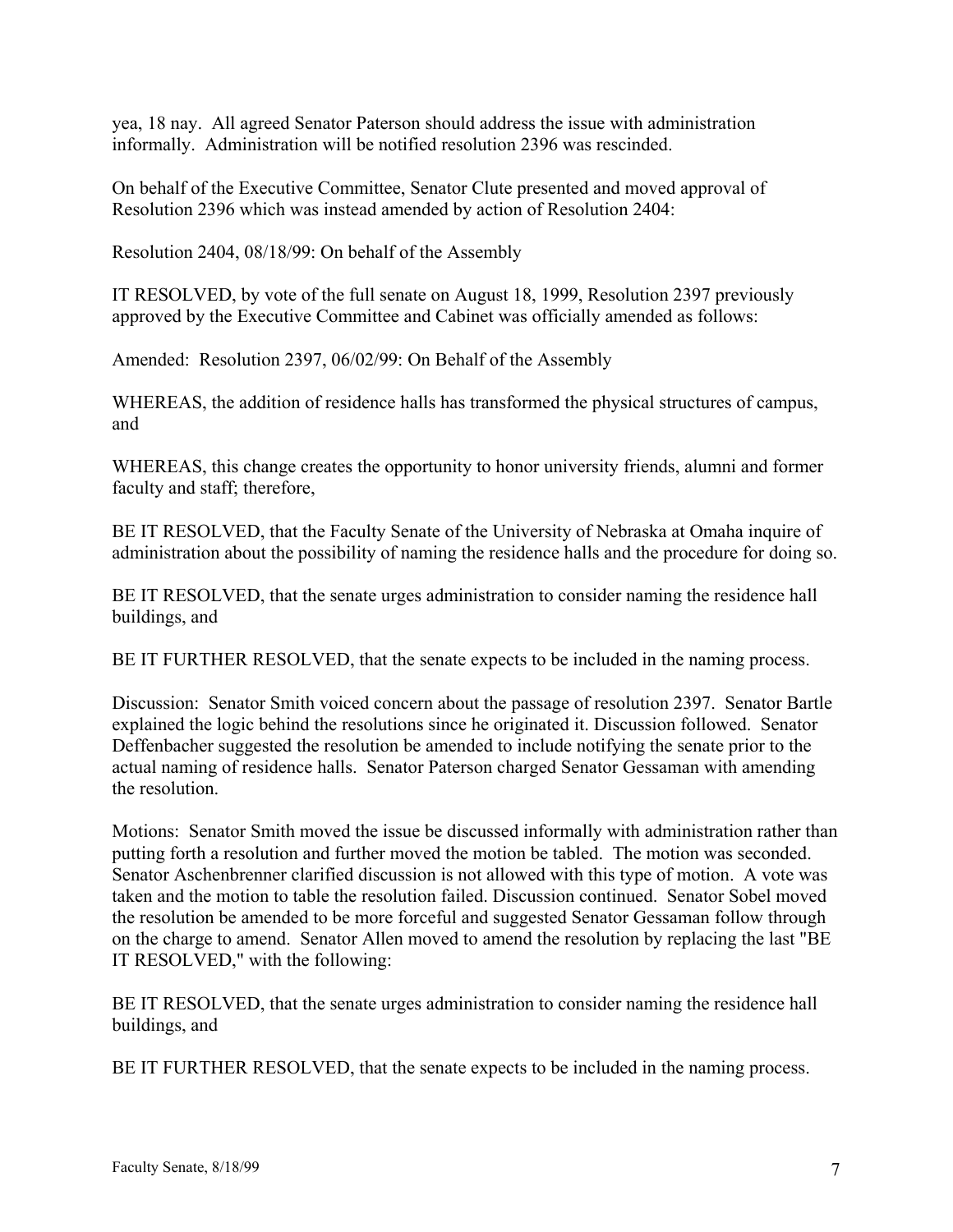Senator Lehrer suggested holding back on moving resolutions such as this. Senator Hendricks explained administration's appreciation of the senate resolution that document and support various actions on campus. He further explained these resolutions are then used as support for those issues administration chooses to move forward on. Senators Lehrer and Sobel suggested amending the last sentence back to:

BE IT FURTHER RESOLVED, that the senate expects to be included in the naming process.

Vote: The amended resolution was read aloud by Senator Bartle who then reiterated his motion. The motion to amend the resolution passed with one senator abstaining.

Further Motions: Senator Diamond moved to further amend the resolution as follows:

WHEREAS, this change creates the opportunity to honor friends, university alumni and former faculty and staff; therefore,

Discussion followed. Senator Bacon moved the following friendly amendment:

WHEREAS, this change creates the opportunity to honor university friends, alumni and former faculty and staff; therefore,

Discussion continued.

Vote: The motion to further amended the resolution was voted on. The motion passed.

The following resolution were passed by the Faculty Senate of the University of Nebraska at Omaha on Wednesday, July 7, 1999:

On behalf of the Executive Committee, Senator Clute presented and moved for approval the following:

Approval of Resolution 2398, 07/07/99: Committee on Rules

BE IT RESOLVED, that the following faculty go forward as an appointments to the newly formed ad hoc Committee on Distance Education Support created by the Task Force on University Outreach:

Gary Day

The motion was approved.

Discussion: Senator Gessaman raised the issue that three task forces, as well as numerous committees have been established throughout the year yet the names of those people has never been made clear to the entire university. She asked the Executive Committee and Cabinet to make university community assignments public. It was noted this information is posted on the senate website, however, some expressed this was not sufficient notification to get the word out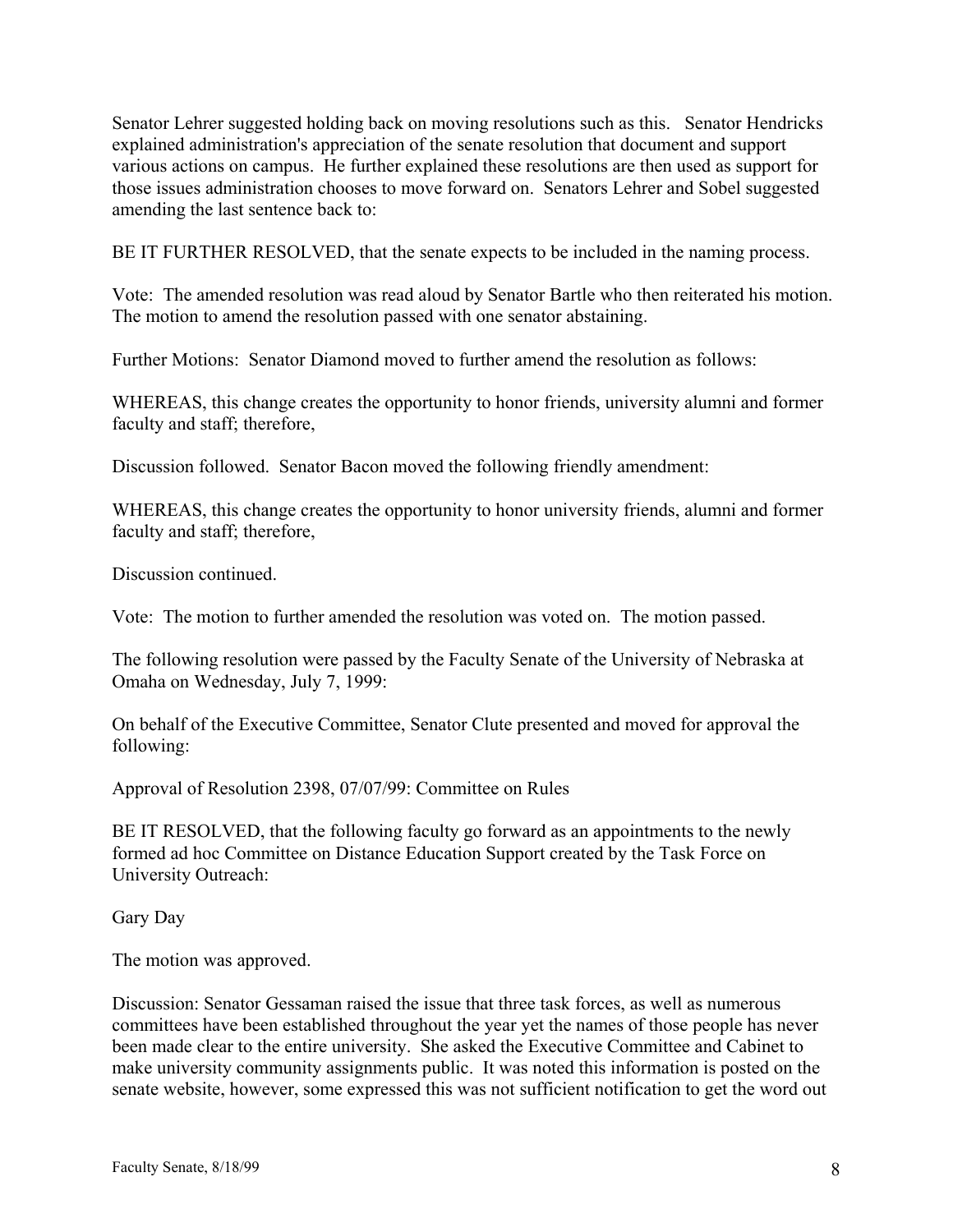on newly formed committees. Senator Paterson offered to take this issue to the chancellor. Senator Gessaman agreed with this action. Senator Nazem suggested committee appointments be published in the weekly Notes. Senator Deffenbacher also suggested publishing a list of committees that have completed their tasks as well as what they achieved. Senator DeLone explained that the position of the senate's Committee on Rules is to process the many committee requests for faculty representation according to each committee's bylaws and to forward the names of the appointees to the chancellor's office who in turn sends written notification to the new committee members. Senator Paterson remanded this issue to the Committee on Rules to pursue.

On behalf of the Executive Committee, Senator Clute presented and moved for approval the following:

Approval of Resolution 2399, 07/07/99: Committee on Rules

BE IT RESOLVED, that the following faculty to forward as an appointment to the newly formed ad hoc Committee on the Peter Kiewit Conference Center Facility created by the Task Force on University Outreach:

John Bartle

The motion passed unanimously.

On behalf of the Executive Committee, Senator Clute presented and moved for approval the following:

Approval of Resolution 2400, 07/07/99: Committee on Rules

BE IT RESOLVED, that the following faculty go forward as an appointment to the newly formed ad hoc Committee on Non-Credit Seminars/Workshops/Training created by the Task Force on University Outreach:

Douglas Paterson

The motion passed unanimously.

Standing Committee Reports

Committee on Academic and Curricular Affairs: Senator John Bartle, chair

Monthly Report: No report; standing committees do not meet in May, June or July.

1998-99 Annual Report: On behalf of the Committee on Academic and Curricular Affairs, Senator Bartle presented the 1998-99 annual report (agenda attachment 46).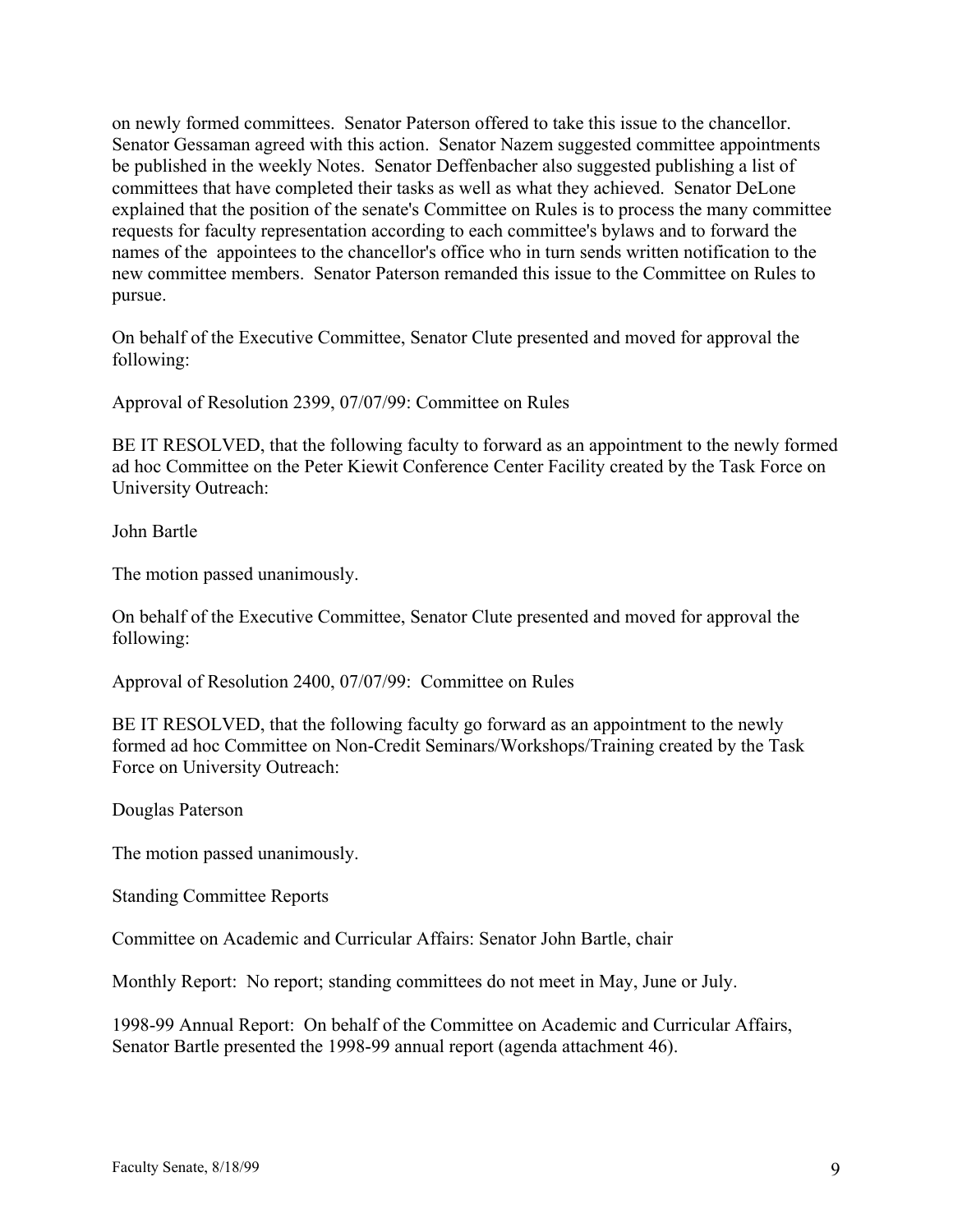Monthly Meetings: Monthly meetings will be held on the last Wednesday of every month beginning with August 25th. All meetings are scheduled from 2:00 to 3:00 p.m. in the MBSC Tower Room. Due to the holidays, the committee will not meet in November and December unless there is pressing business. Committee members are James Conyers, Margaret Gessaman, Melodee Landis, Carol Mitchell and Robert Smith.

Monthly Agendas/Minutes/Attendance: Senator Bartle, or his designee, is responsible for distributing agendas to all committee members and the senate coordinator via e-mail prior to each meeting. Minutes must be e-mailed to the senate coordinator immediately following each meeting. Committee members are responsible for notifying the chair if they are unable to attend meetings.

UNO Web Page: Senator Bartle contacted Vice Chancellor Buck to share concerns over non-UNO residence hall photographs that are currently displayed on UNO's home page. Vice Chancellor Buck explained that administration initially decided to use these photos to aggressively market the residence halls while it was still under construction. He further stated that administration plans to replace the photos with actual shots of UNO's University Village by the beginning of the fall semester (99-3).

New Charge: All standing committees are changed with discussing the current NU budget reallocation issues as they pertain to their committee's areas of responsibility. Written feedback should then be provided to the chair of the Committee on Goals and Directions, Senator Nazem, for consideration in their overview of the entire process.

Committee on Educational Resources and Services: Senator William Clute, chair.

Monthly Report: No report; standing committees do not meet in May, June or July.

1998-99 Annual Report: On behalf of the Committee on Educational Resources and Services, Senator Clute presented the 1998-99 annual report (agenda attachment 47-48).

Monthly Meetings: Monthly meetings will be held on the last Wednesday of every month beginning with August 25th. All meetings are scheduled from 2:15 to 4:00 p.m. in the MBSC Redick Room. There will be no December meeting. Committee members are Donald Baum, William Clute, Deborah Irvin, Darryll Lewis, James Shaw, and Peter Suzuki.

Monthly Agendas/Minutes/Attendance: Senator Clute, or his designee, is responsible for distributing agendas to all committee members and the senate coordinator via e-mail prior to each meeting. Minutes must be e-mailed to the senate coordinator immediately following each meeting. Committee members are responsible for notifying the chair if they are unable to attend meetings.

New Charge: All standing committees are changed with discussing the current NU budget reallocation issues as they pertain to their committee's areas of responsibility. Written feedback should then be provided to the chair of the Committee on Goals and Directions, Senator Nazem, for consideration in their overview of the entire process.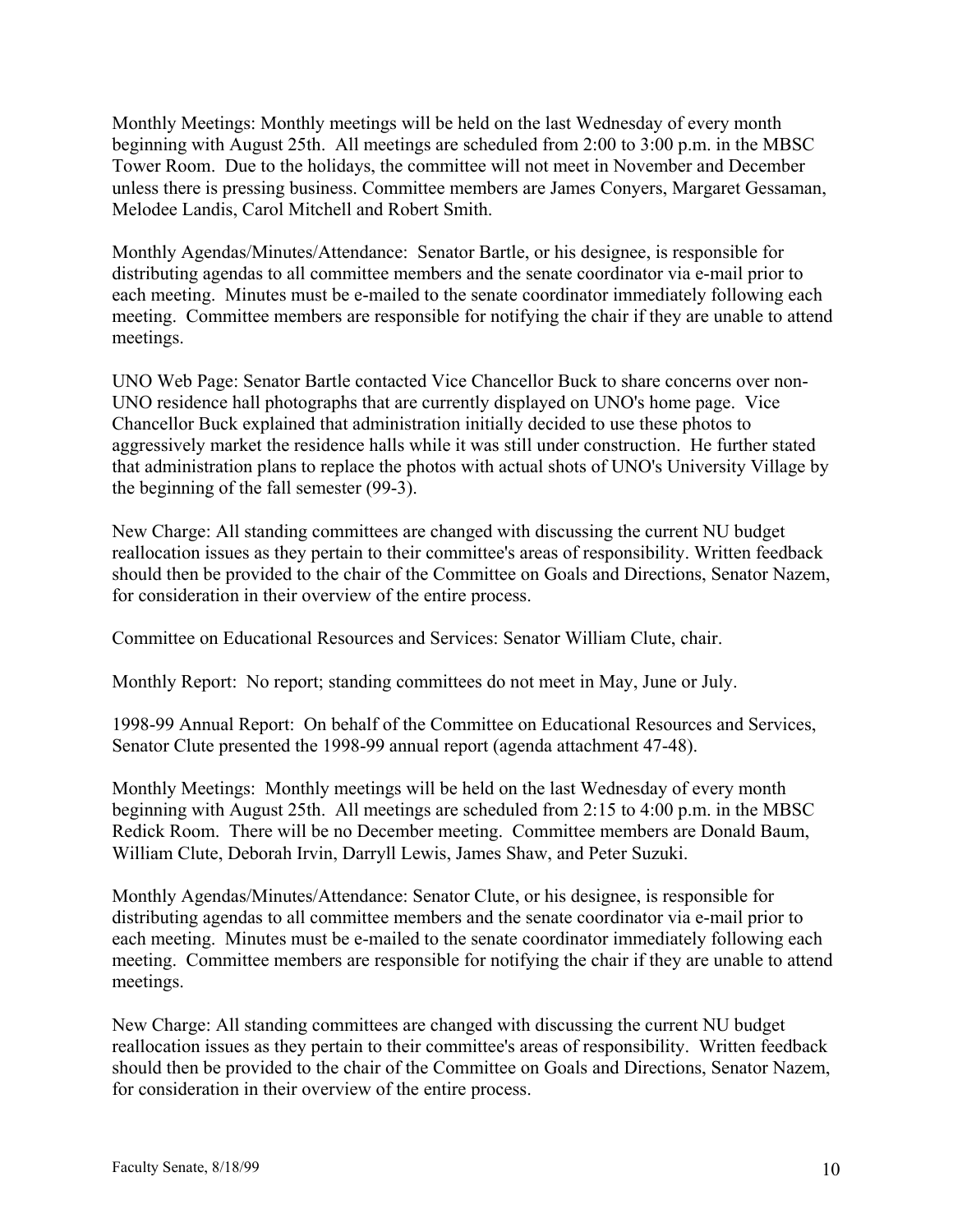Committee on Faculty Personnel and Welfare: Senator Kuhlman, vice chair.

Monthly Report: No report; standing committees do not meet in May, June or July.

1998-99 Annual Report: On behalf of the Committee on Faculty Personnel and Welfare, Senator Kuhlman presented the 1998-99 annual report (agenda attachment 49).

Annual Meetings: Monthly meetings will be held on the last Wednesday of every month beginning with August 25th. The newly elected chair is responsible for securing a meeting room for the 1999-2000 academic year and notifying committee members and the senate office of the dates, times, and locations of meetings. Committee members are Wilma Kuhlman, Ken Deffenbacher, Henry Lehrer, Shireen Rajaram, John Shroder, Christopher Tuan.

Monthly Agendas/Minutes/Attendance: The chair, or his/her designee, is responsible for distributing agendas to all committee members and the senate coordinator via e-mail prior to each meeting. Minutes must be e-mailed to the senate coordinator immediately following each meeting. Committee members are responsible for notifying the chair if they are unable to attend meetings.

Election of New Chair: Professor Maher resigned from the senate in June, therefore, a new chair must be elected at the August retreat. Vice chair, Wilma Kuhlman, will preside over the election process. Procedural questions should be directed to the senate president and parliamentarian.

Senate Bylaws, Section 5: Standing Committees, 5.1 Committee on Faculty Personnel and Welfare.

The committee shall elect its own chairperson and vice-chair in accordance with the procedure described in Section 1, and the chairperson shall then serve in the Cabinet.

Senate Bylaws, Article VI. Committees, Section 1: Membership

At a recess during the last regular senate meeting of the academic year, each retiring standing committee shall meet and select a continuing member to chair the committee for the subsequent year. Standing committee chairpersons must be members of the senate.

New Charge: Senator Paterson charges the committee with reviewing the commencement marshals appointment process based on difficulties experienced by the senate coordinator. Senator Hendricks offered the suggestion of permanently assigning the senior and newest faculty members to serves as marshals. Resolutions 2015 and 2261 are copied below for reference:

Resolution 2015, 10/13/93: Committee on Faculty Personnel and Welfare

WHEREAS, the two recipients of the teaching awards are serving as marshals for the Spring commencements, and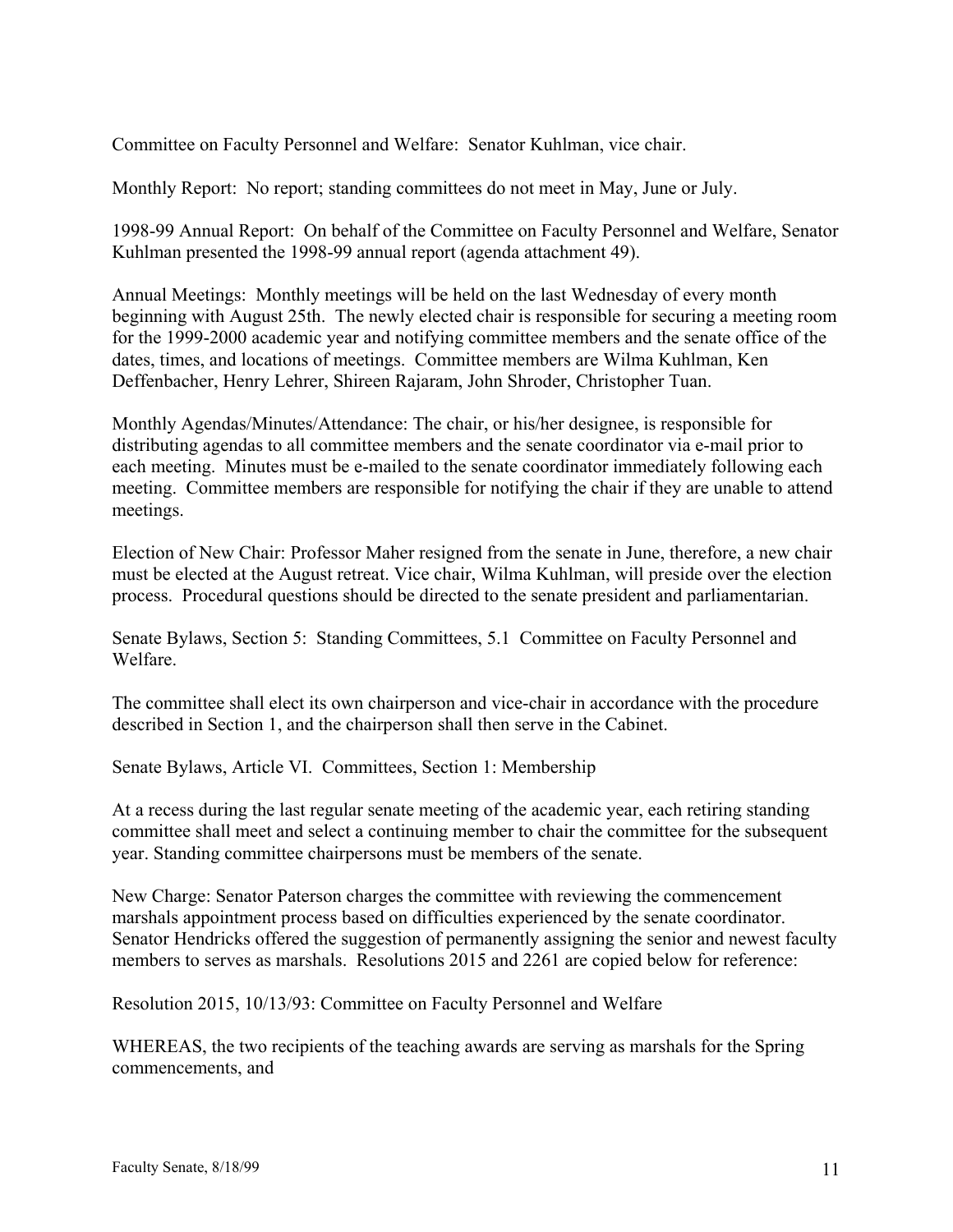WHEREAS, there are no formal procedures for selection of marshals for the summer or winter commencements; therefore,

BE IT RESOLVED, that (1) the Rules Committee will select two retiring faculty Professor Emeriti from a list provided by the Office of the Vice Chancellor for Academic Affairs to serve as marshals at the summer commencements and (2) the winter commencement marshals will be the Faculty Senate Standing Committee Chairs selected on a rotation basis.

Summary: Spring - Excellence in Teaching Award Recipients (2)

Winter - Faculty Senate Standing Committee Chairs (2)

Summer - Professor Emeriti (2)

Resolution 2261 - 10/08/97: Committee on Faculty Personnel and Welfare

WHEREAS, it is an honor for faculty to serve as marshals at commencement, and

WHEREAS, the present system of selecting faculty commencement marshals has proven difficult to implement in its entirety; therefore,

BE IT RESOLVED, the following procedure by used to select faculty marshals for commencement: two faculty marshals for each of the spring, summer, and winter commencements within a calendar year will be selected respectively from that year's award winners in the categories of university excellence in teaching, university outstanding research, and college excellence in teaching; no individual will be a marshal twice in the same calendar year. Priority will be given within each category based on years of full-time faculty service at UNO; if a faculty member is unable to serve as a marshal when designated, the honor will pass to the next person on the priority listing. (For example, if two university teaching awards, one university research award, and six college teaching awards are given in a year, the marshals for that year's spring commencement would be the recipients of the two university teaching awards, for the summer commencement the university research award recipient and the most senior of the college teaching award recipients, and for the winter commencement the second and third, in terms of seniority, college teaching award recipients.)

Summary: Spring - University Excellence in Teaching Awards (2)

Summer - University Outstanding Research Award (1), College Excellence in Teaching Award (1/senior)

Winter - College Excellence in Teaching Award (2)

New Charge: All standing committees are changed with discussing the current NU budget reallocation issues as they pertain to their committee's areas of responsibility. Written feedback should then be provided to the chair of the Committee on Goals and Directions, Senator Nazem, for consideration in their overview of the entire process.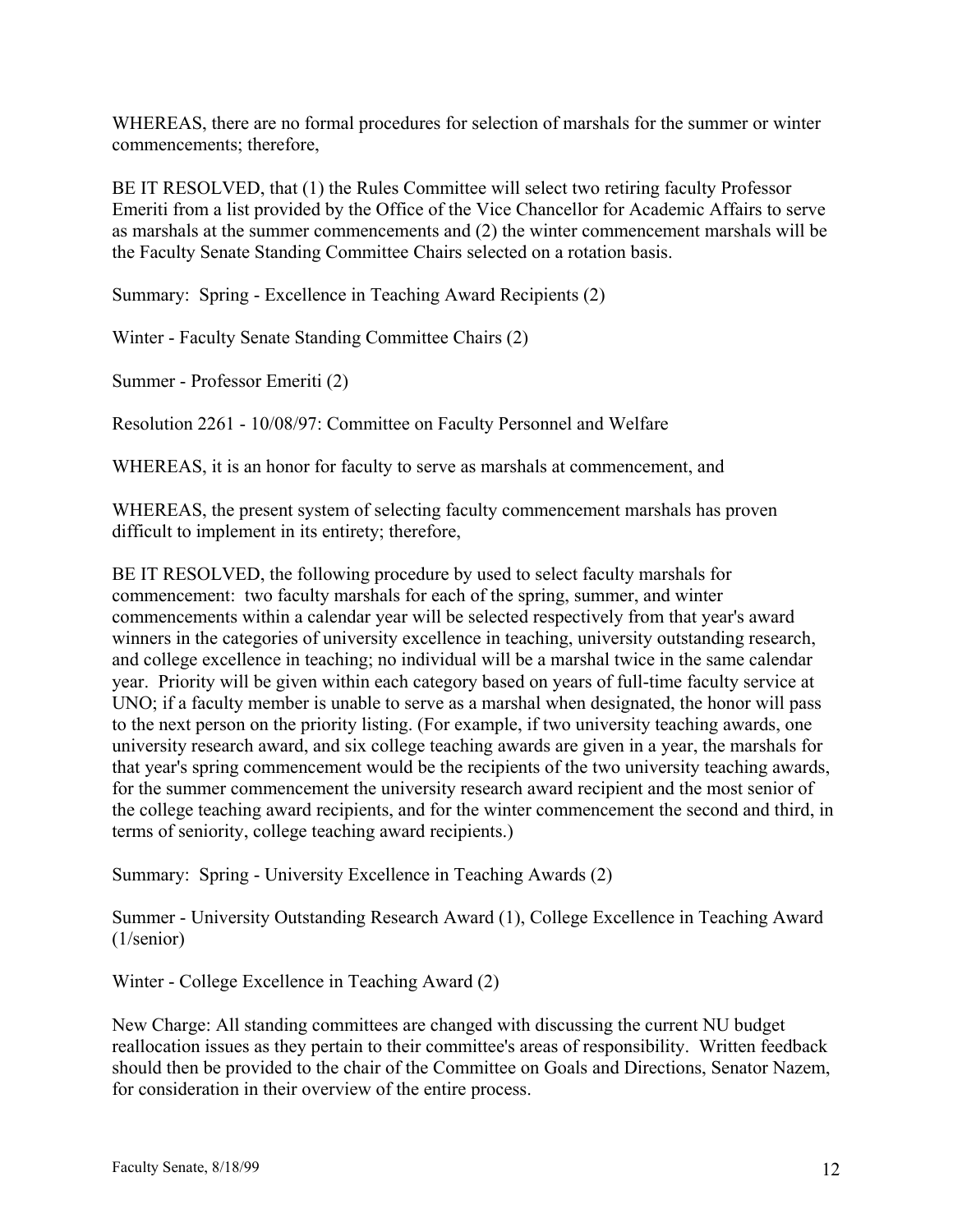Committee on Goals and Directions: Senator Sufi Nazem, chair.

Monthly Report: No report; standing committees do not meet in May, June or July.

1998-99 Annual Report: On behalf of the Committee on Goals and Directions, Senator Nazem presented the 1998-99 annual report (agenda attachment 50).

Monthly Meetings: Monthly meetings will be held on the last Wednesday of every month beginning with August 25th. Meetings from August through November have been scheduled from 2:00 to 4:00 p.m. in CBA 310 L. Senator Nazem is responsible for securing meeting rooms for the remainder of the year and notifying committee members prior to the December meeting. Committee members are Hesham Ali, Ann Coyne, E. Terence Foster, Sufi Nazem, Juliette Parnell-Smith, and Franklin Thompson.

Monthly Agendas/Minutes/Attendance: Senator Nazem, or his designee, is responsible for distributing agendas to all committee members and the senate coordinator via e-mail prior to each meeting. Minutes must be e-mailed to the senate coordinator immediately following each meeting. Committee members are responsible for notifying the chair if they are unable to attend meetings.

New Charge: On August 4th, the Executive Committee and Cabinet charged the committee with the task of keeping appraised of all aspects of the four-year budget reallocation currently in progress and reporting back to the senate. This decision was made based on the following section of the senate bylaws:

Senate Bylaws, Article VI. Committees, section 5, Standing Committees, section 5.5, Committee on Goals and Directions:

The responsibilities of the committee shall include those matters which pertain to the future and development of the university, the public image of the university and community acceptance of higher education, development of grant and endowment policies, campus planning and utilization of facilities, academic implications of budgets and finance, and goals and mission of the institution. In addition, the committee shall have oversight responsibility for university committees on planning, student affairs, and athletics, and any other such committees as directed by the Executive Committee.

Committee on Professional Development: Senator Chris Allen, chair.

Monthly Report: No report; standing committees do not meet in May, June or July.

1998-99 Annual Report: On behalf of the Committee on Professional Development, Senator Allen presented the 1998-99 annual report. See addendum for agenda attachment 51.

Monthly Meetings: Monthly meetings will be held on the last Wednesday of every month beginning with August 25th. Senator Allen is responsible for securing a meeting room for the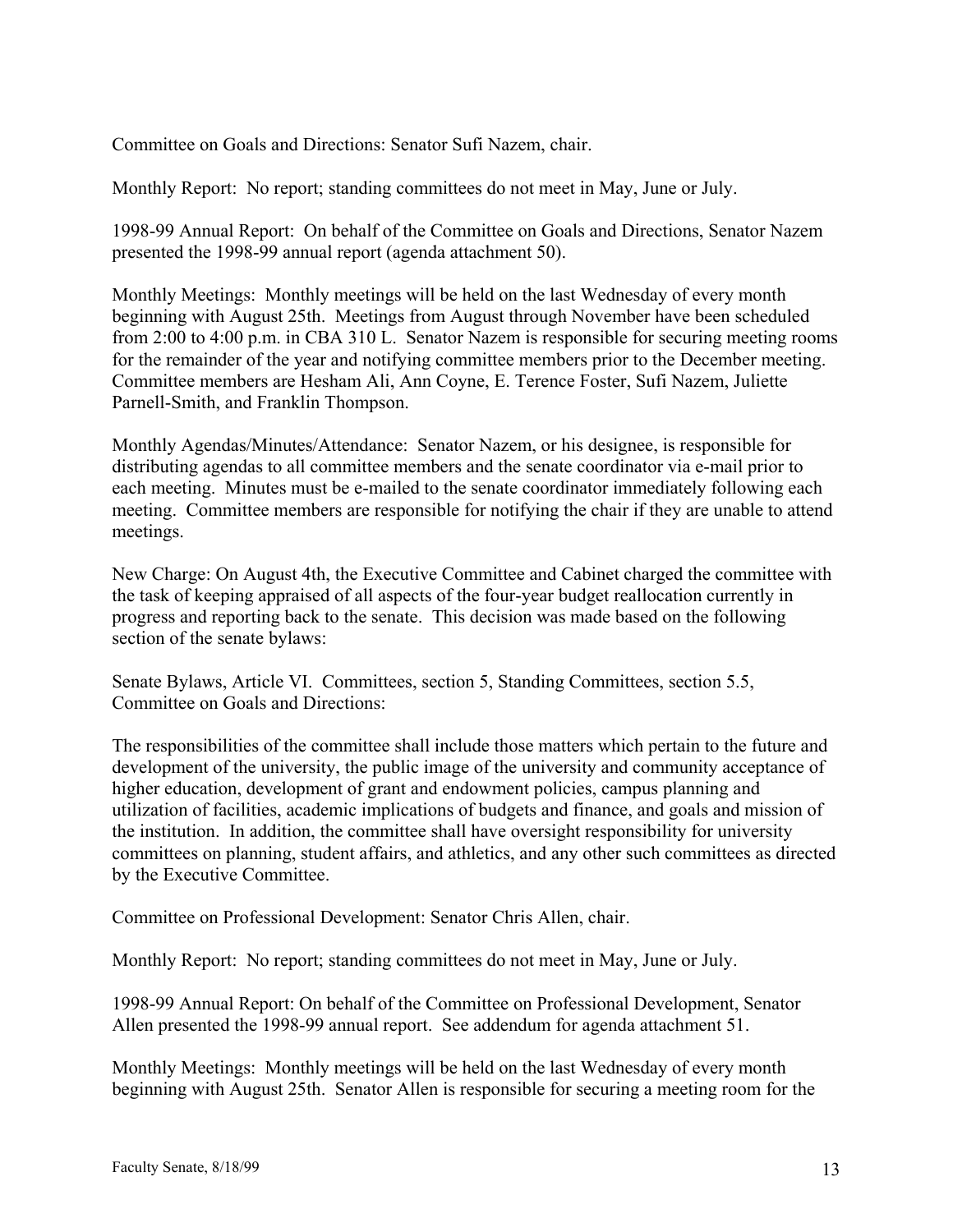1999-2000 academic year and notifying committee members and the senate office of the dates, times, and locations of meetings. Committee members are Duane Aschenbrenner, Chris Allen, Joong-Gun Chung, George Engelmann, and Lynn Harland.

Monthly Agendas/Minutes/Attendance: Senator Allen, or his/her designee, is responsible for distributing agendas to all committee members and the senate coordinator via e-mail prior to each meeting. Minutes must be e-mailed to the senate coordinator immediately following each meeting. Committee members are responsible for notifying the chair if they are unable to attend meetings.

New Charge: All standing committees are changed with discussing the current NU budget reallocation issues as they pertain to their committee's areas of responsibility. Written feedback should then be provided to the chair of the Committee on Goals and Directions, Senator Nazem, for consideration in their overview of the entire process.

Committee on Rules: Senator Miriam DeLone, chair.

Monthly Report: No report; standing committees do not meet in May, June or July.

1998-99 Annual Report: On behalf of the Committee on Rules, Senator DeLone presented the 1998-99 annual report (agenda attachment 52).

Monthly Meetings: Monthly meetings will be held on the last Wednesday of every month beginning with August 25th. Senator DeLone is responsible for securing a meeting room for the 1999-2000 academic year and notifying committee members and the senate office of the dates, times, and locations of meetings. Committee members are Wally Bacon, Philip Craiger, Miriam DeLone, Arthur Diamond, Josie Metal-Corbin, and Sharon Sobel.

Monthly Agendas/Minutes/Attendance: Senator DeLone, or his/her designee, is responsible for distributing agendas to all committee members and the senate coordinator via e-mail prior to each meeting. Minutes must be e-mailed to the senate coordinator immediately following each meeting. Committee members are responsible for notifying the chair if they are unable to attend meetings.

New Charge: All standing committees are changed with discussing the current NU budget reallocation issues as they pertain to their committee's areas of responsibility. Written feedback should then be provided to the chair of the Committee on Goals and Directions, Senator Nazem, for consideration in their overview of the entire process.

New Charge: Senator Paterson charged the committee with comparing the three senate faculty committee's guidelines as defined in the senate bylaws particularly in regards to the procedure and timing of the new member elections. The faculty committees are: Academic Freedom and Tenure Committee, Faculty Grievance Committee; and Professional Conduct Committee.

This review is originally initiated by a call from Michael O'Hara, current chair of the Academic Freedom and Tenure Committee, who asked the senate to consider moving the starting date for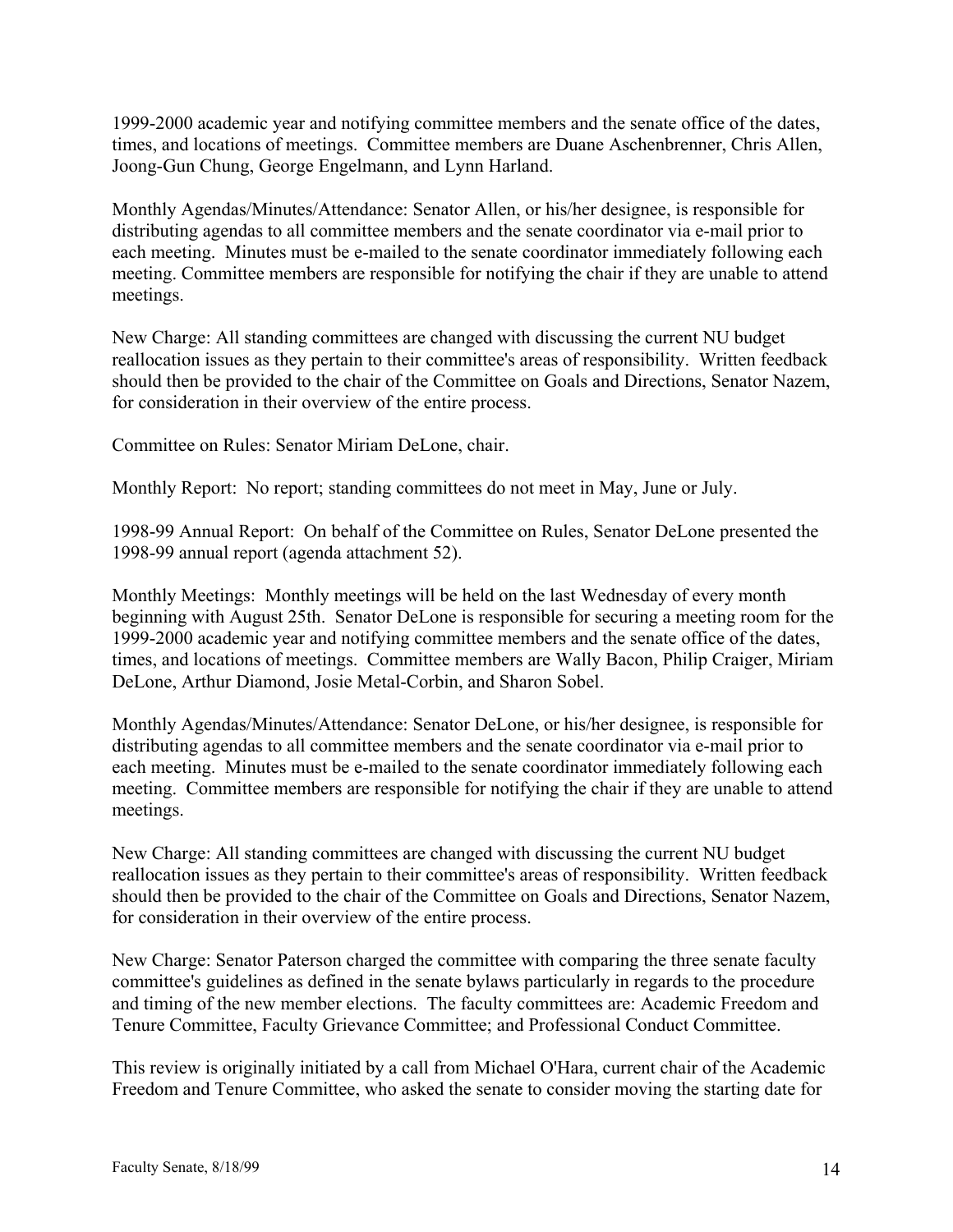new members from April 16th, to August or September in order to prevent them from occurring at the same time most reappointment appeals are being submitted (i.e., tenure appointments are submitted to Vice Chancellor Hodgson by the end of January, complaints are usually filed in February or March and the committee receives new members on April 16th). Unification of all three senate faculty committees was then requested by the senate coordinator after reviewing their supporting documents and noting the similarities and discrepancies in their bylaws.

### Resolutions:

On behalf of the Committee on Rules, Senator DeLone withdrew the following resolution until a nominee could be found:

Withdrawn: Resolution 2403, 08/18/99: Committee on Rules

BE IT RESOLVED, that the following faculty go forward as an appointment to the newly formed ad hoc Committee on the BGS Degree Programming created by the Task Force on University Outreach:

## TBA

On behalf of the Committee on Rules, Senator DeLone withdrew the following resolution until a nominee could be found:

Withdrawn: Resolution 2404, 08/18/99: Committee on Rules

BE IT RESOLVED, that the following faculty go forward as an appointment to the newly formed ad hoc Committee on Graduate Certificate Credit Programming created by the Task Force on University Outreach:

#### **TRA**

On behalf of the Committee on Rules, Senator DeLone moved the following:

Resolution 2405, 08/18/99: Committee on Rules

BE IT RESOLVED, that the following faculty go forward as an appointment to the newly formed ad hoc Committee on Partnerships, Centers, and Programs created by the Task Force on University Outreach:

Frances Thurber

The motion was approved unanimously.

On behalf of the Committee on Rules, Senator DeLone withdrew the following resolution until a nominee could be found: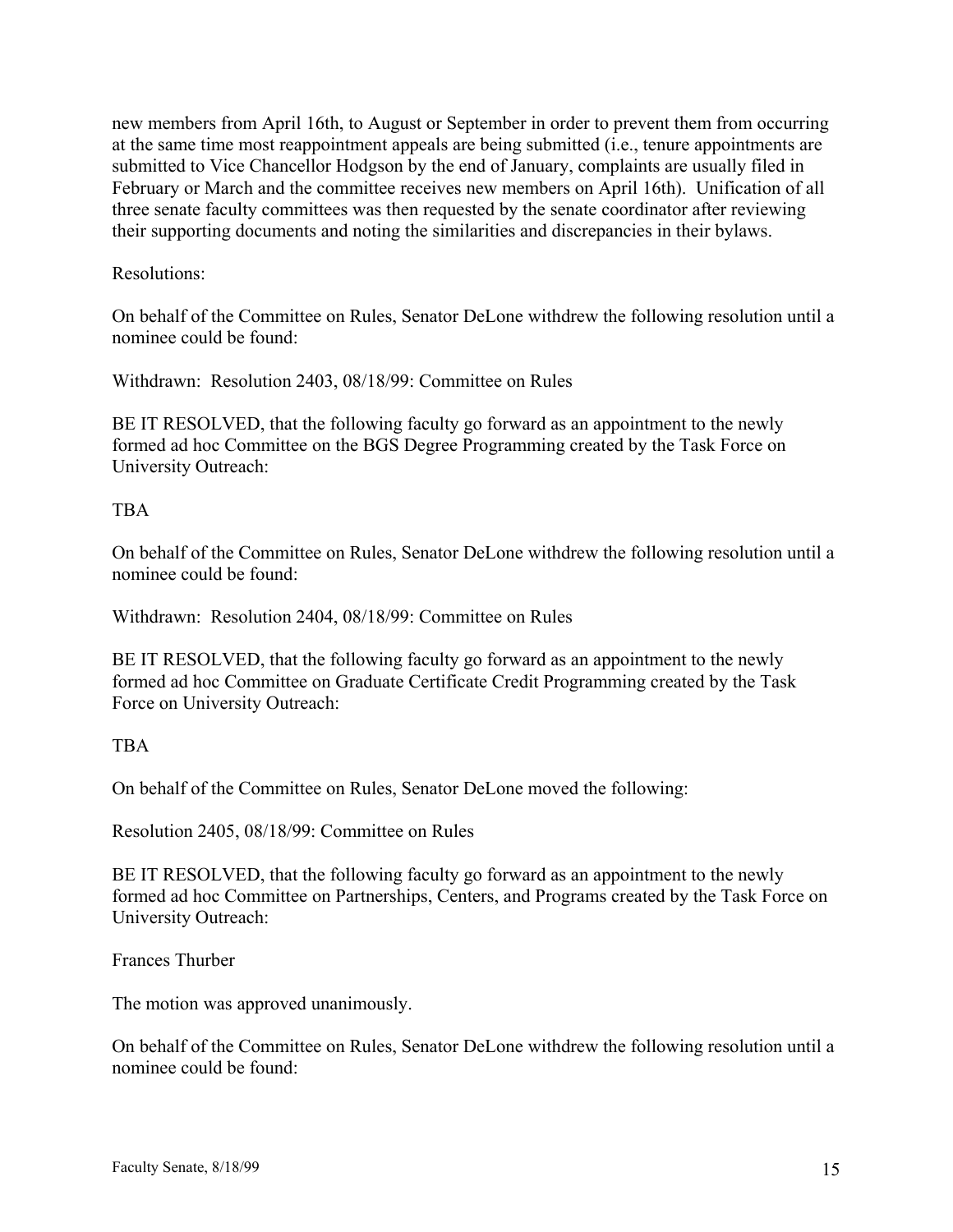Withdrawn: Resolution 2406, 08/18/99: Committee on Rules

BE IT RESOLVED, that the following faculty go forward as an appointment to the newly formed ad hoc Committee on Removing Barriers created by the Task Force on University Outreach:

**TBA** 

On behalf of the Committee on Rules, Senator DeLone moved the following:

Resolution 2406, 08/18/99: Committee on Rules

BE IT RESOLVED, that the following faculty go forward as an appointment to the newly formed Greek Ideals Committee created by the Office of Student Organizations and Leadership Development. This "divisional committee" is being formed to recommend action against any fraternity or sorority that does not comply with the established set of "Ideals."

Donald Dendinger

The motion was approved unanimously.

Other Reports

Academic Planning Council: Senator John Bartle, senate representative.

Monthly Report: No minutes and/or agendas were submitted by Senator Bartle.

Alumni Association, Board of Directors: Senator TBA, senate representative.

Monthly Report: No minutes and/or agendas were submitted.

1999-2000 Senate Representative: Jim Leslie contacted Martha Bruckner, the 1998-99 senate representative, and asked her to continue serving through December, 1999. She declined explaining her term on the senate ended in May, 1999. Jim Leslie then requested the senate representative serve from January through December to accommodate their fiscal year rather than June through May which is the senate's academic year. Professor Bruckner is willing to assist in the interim, however, she believes her fall class schedule will conflict with meeting times.

A decision on the term of service and the 1999-2000 representative needs to be addressed. Previously the board requested that the faculty representative be a senator and a UNO alum. Only three UNO alumni currently serving on the senate and two have already decline the position: Deborah Irvin, Franklin Thompson, and Janice Rech.

Next Meeting: (3rd) Tuesday, August 17, 1999.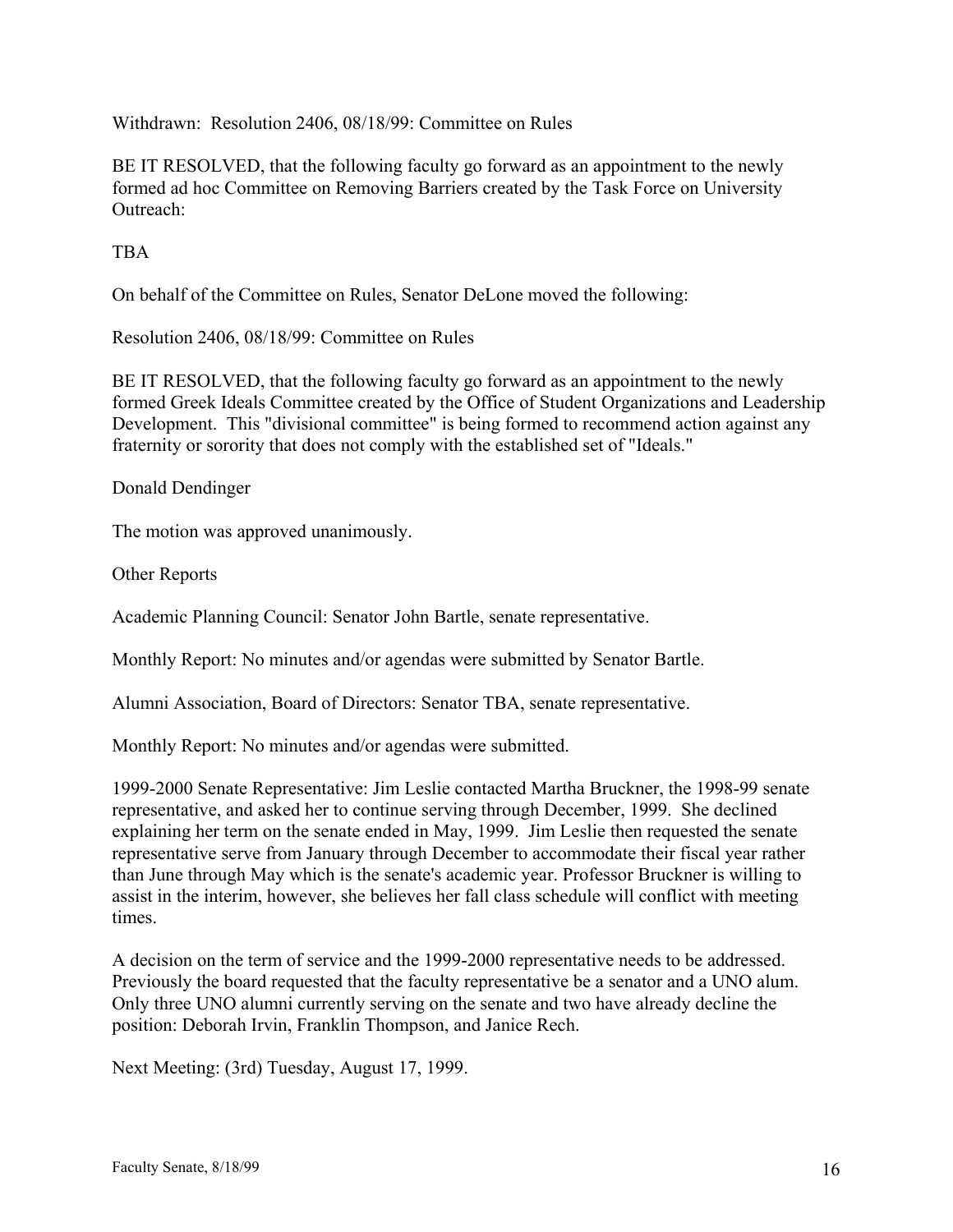Senator Paterson reported he is still seeking a senate representative.

American Association of University Professors (AAUP): Senator Janice Rech, senate representative.

Monthly Report: No minutes and/or agendas were submitted by Senator Rech.

Chancellor's Council: Senator Douglas Paterson

Monthly Report: No minutes and/or agendas were submitted by Senator Paterson.

Graduate Council: Senator Lynn Harland, senate representative.

Monthly Report: No minutes and/or agendas were submitted by Senator Harland.

Strategic Planning Steering Committee: Senator Hesham Ali, senate representative.

Monthly Report: No minutes and/or agenda were submitted by Senator Ali.

Old Business: On behalf of the assembly, Senator Paterson reported on the following:

Pathways to Harmony: The Pathways to Harmony diversity training dates for the 1999-2000 academic year are: Monday, September 20th; Tuesday, November 9th; Thursday, February 10th; and Tuesday, April 11th. Additional information will be posted in ENOTES as the dates draw closer. Questions/reservations should be directed to Sharon Ulmar at extension 4- 2311.

Additional Information Per August 17th, ENOTES: See addendum.

"Pathways to Harmony Diversity Program Scheduled--Pathways to Harmony diversity program will be kicking off the second full year of the program this semester. The program has been scheduled for Monday, Sept. 20, from 9 a.m.- 4 p.m. in the MBSC Ballroom. Come and enjoy the fun that numerous individuals are talking about around the campus community. This is a worthwhile program that will increase your diversity awareness. If you wish to participate in this program, you may call x4-2311 or email apurdy@unomaha.edu to register. Seating will be on a first come, first served basis of 25 participants."

FYI: Faculty Response to Budget Reallocation

Due to time constraints, this issue was not discussed.

Reformation of the Senate's Budget Advisory Committee: Reformation of the senate's Budget Advisory Committee to look into the current budget reallocation and the lack of faculty involvement in the process.

Bylaws of the Faculty Senate of the University of Nebraska at Omaha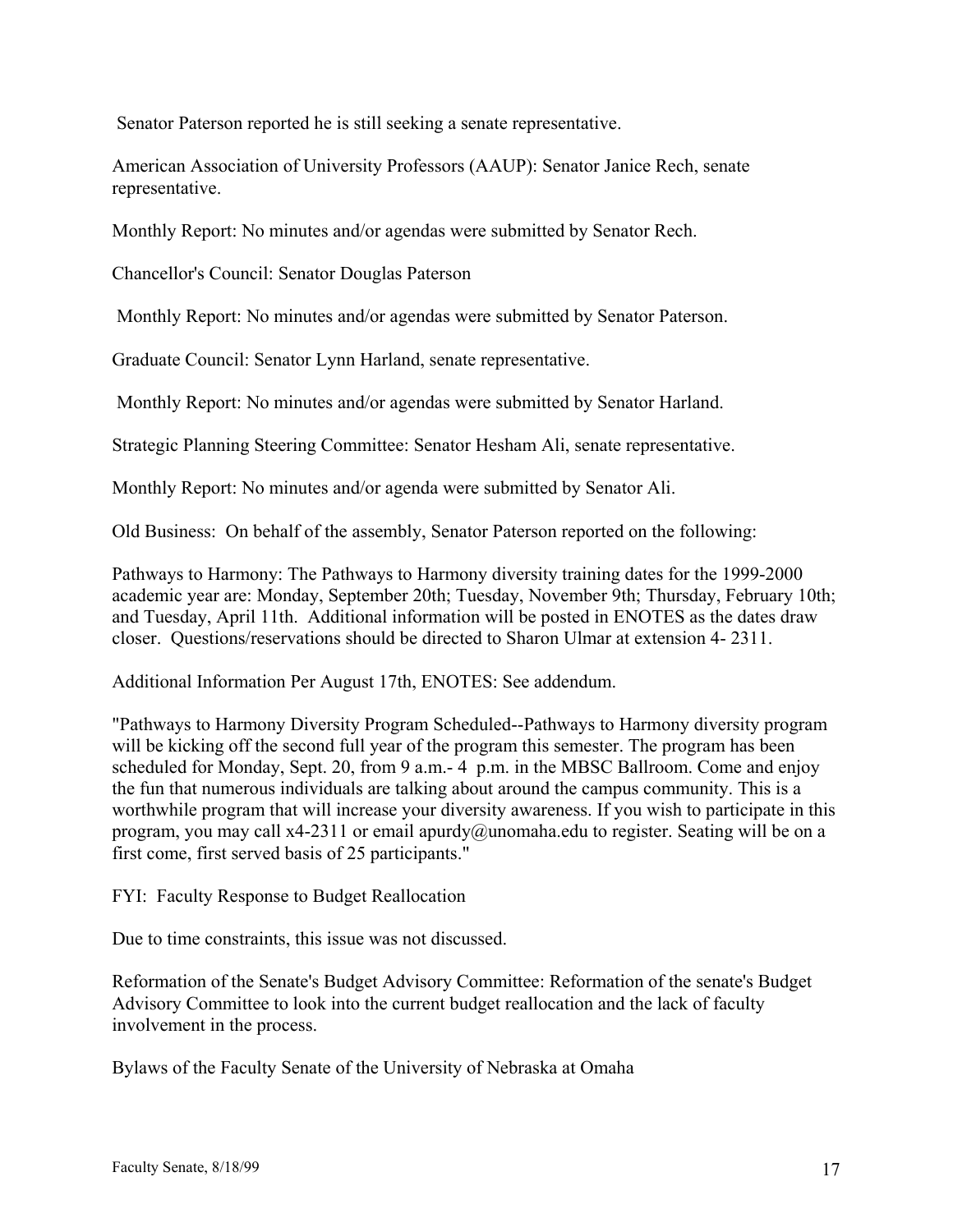Section 7: Faculty Senate Advisory Committees.

The faculty president, in consultation with the Executive Committee, may appoint advisory committees that include but are not limited to the following:

Budget Advisory Committee. The Budget Advisory Committee shall consist of three faculty members appointed, one each year, for three-year terms. The chairperson shall be an individual who has expertise in budget matters. The committee shall acquire detailed knowledge of the budget and expenditures of the entire University of Nebraska System and shall act as a source of information and independent opinion for the faculty senate. The secretary-treasurer of the faculty senate shall act as liaison between the committee and the Executive Committee.

Senator Paterson explained the purpose of the committee and the reasoning behind resurrecting it. Senator Smith expressed support for reestablishing the committee. Senator Nazem suggested starting a process for beginning to understand the budget process. Senator Paterson charged Senator Nazem and the Committee on Goals and Directions with determining whether this committee would be useful in adjunct with their own work on the budget reallocations. Senator Parnell-Smith suggested getting non-senate faculty involved whose expertise lies in the area of budgeting. Senator Smith referred to the senate bylaws which charge the senate president with forming a three member Budget Advisory Committee. Senator Paterson agreed with the charge but clarifies he wants the Committee on Goals and Directions' feedback on valid representatives. Senator Deffenbacher suggested the committee be appointed as soon as possible in light of the three years of budget reallocations ahead of us.

For the Good of the Order: Bylaws, Article IV. Senate Agenda., Section 3: "This period of informal, unrecorded discussion is provided to encourage senators to voice opinions on timely issues and shall not normally exceed ten minutes."

New Business: On behalf of the assembly, Senator Paterson reported on the following:

1999-2000 Information Booklet

September Guest Speaker: See addendum.

Guest Speaker on the Quality of Life on Campus: Cynthia Madden will address the senate concerning the Chancellor's Commission on the Status of Women task forces dealing with the quality of life on campus (10 minutes).

Guest Speaker on Prohibited Discrimination: Vice Chancellor Hodgson will present administrations' concerns/views on the "Issue Resolution and Complaint Procedures for Prohibited Discrimination – University of Nebraska at Omaha" document and Dr. Donald Greer will present UNO's Chapter of AAUP's perspective. The senate has been asked for their input on this document which is scheduled to be presented to the BOR at their September meeting.

SAP Training (Systems, Applications, and Products in Data Processing) In Effect As of July 1st: Per the June, 1999, edition of ASPiration (Administrative System Project Newsletter), "SAP is